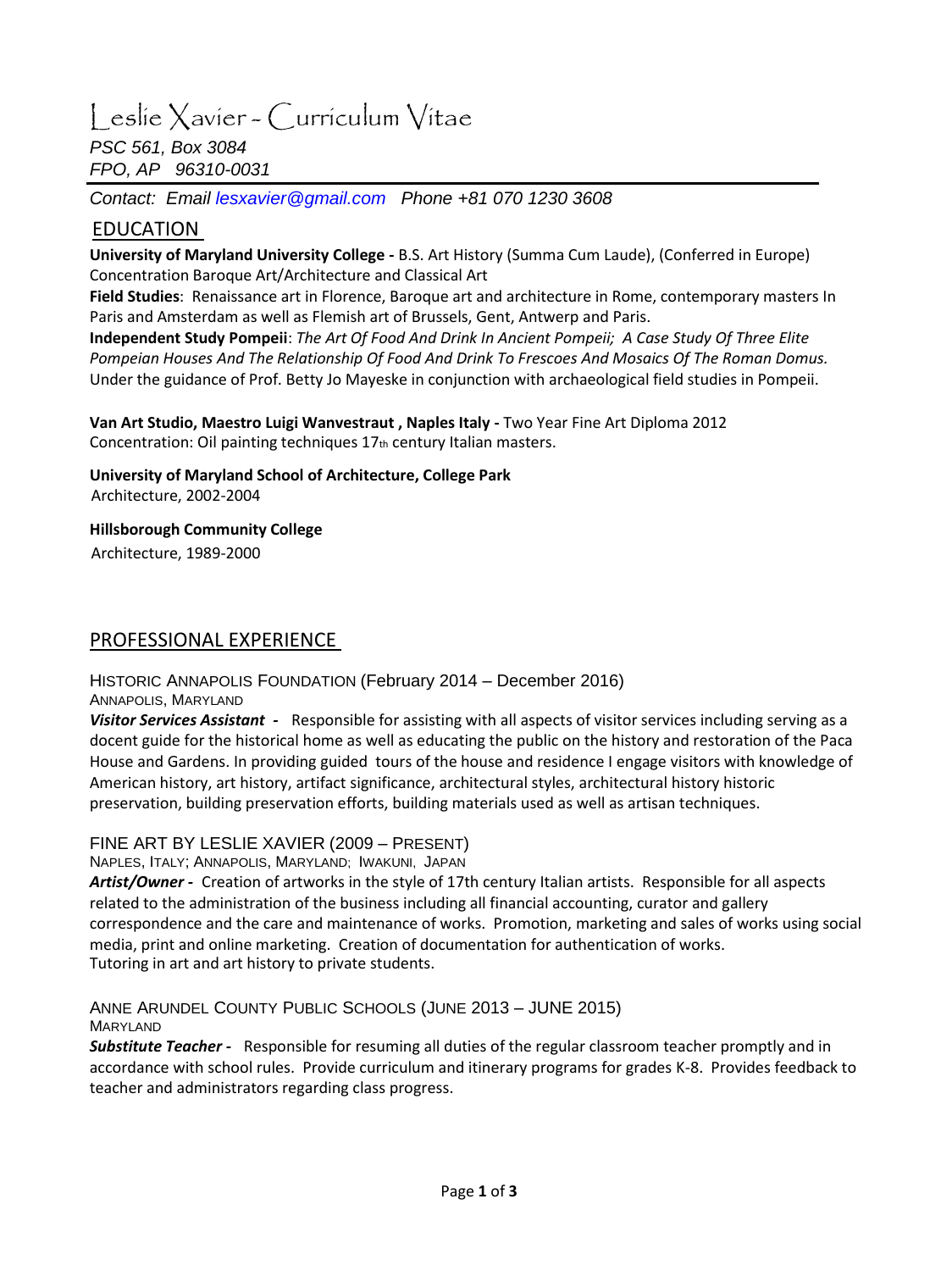#### NAPLES INTERNATIONAL ARCHAEOLOGICAL SOCIETY (2008-2012) NAPLES, ITALY

*President -* Challenged to bring this international organization back to its roots as a society dedicated to help foster the interest of the U.S. and NATO communities in the abundant cultural wealth of Italy but in particular, the Campania region. Responsible for the society's public affairs, operations and organization of tours and events, including the development of an information program designed to educate and familiarize the public with the cultural opportunities available. Created a website and used social media (Facebook) to inform members and promote the agenda of the organization in addition to newspapers and other local media. Prepared agendas, organized calendars, prepared monthly reports analyzing success of events and tours. Insured the yearly submission of proper accounting to both NATO and U.S. Navy to maintain status as a "recognized organization". This submission was a detailed analysis with recommendations communicated in writing which outlines the complex goals and accomplishments of the organization.

#### POMPEII FOOD AND DRINK PROJECT (2009 – 2007) POMPEII, NAPLES, ITALY (SEASONAL)

*Archaeological Drawing Team Leader -* Surveyed and documented between 150 to 200 structures each year in Pompeii. Served as translator and liaison between the group and local Italian governmental agencies as well as private Italian groups and agencies. Prepared and presented lectures on "The Roman House vs. Pompeian House", "A Forensic Look at Pompeian Structures – Delineating Between Construction, Renovation and Restoration", "The Use of Frescoes and Mosaics in Pompeii - An Overview of Associations" and "Hydraulics of Pompeii – Wealth and Water". I provided research of Italian texts and documents located in the library in Pompeii for supportive evidence in project research.

#### BIGNELL WATKINS HASSER, RA (2004 – 2007) ANNAPOLIS, MARYLAND

*Project Architect -* responsible for the overall design, review and implementation of assigned projects. Coordinated the planning, design, and construction of typical building projects for historical renovation, mixed use, retail, and office buildings as well as tenant fit-outs, space planning and interior design. Experience included heavy client interaction and construction supervision.

# POOLE AND POOLE ARCHITECTURE, LLC (2002 – 2004)

#### ANNAPOLIS, MARYLAND

*Architectural Intern -* Part of a design group responsible for code research, project construction documents, specifications, REI's and shop drawing review and submittals. Some construction administration along with client contact. Experience in relation to multi-family, residential mixed-use design.

#### HNTB- ALEXANDRIA. (2001 – 2002) ALEXANDRIA, VIRGINIA

*Senior Structural Designer* - a transitional position while I was going back to school. Involved with the designing and detailing of the approaches for the new Woodrow Wilson Bridge. This included the design and layout of the deck reinforcement and creation of construction drawings and details using Microstation.

## POST, BUCKLEY, SCHUH & JERNIGAN, INC. (1997- 2001)

#### TAMPA, FLORIDA.

*Senior Structural Designer* - My structural engineering experience is extensive with a comprehensive knowledge of detailing complex (segmental and cable-stayed), conventional (AASHTO, flat slab, and precast panel), and moveable bridges. In addition to these projects I was responsible for the coordination of critical inspection of tidewater structures. This involved the review of existing plans, survey of existing conditions, coordination with state and local officials and the generation of reports to document and detail bridge deficiencies and appropriate remedial actions.